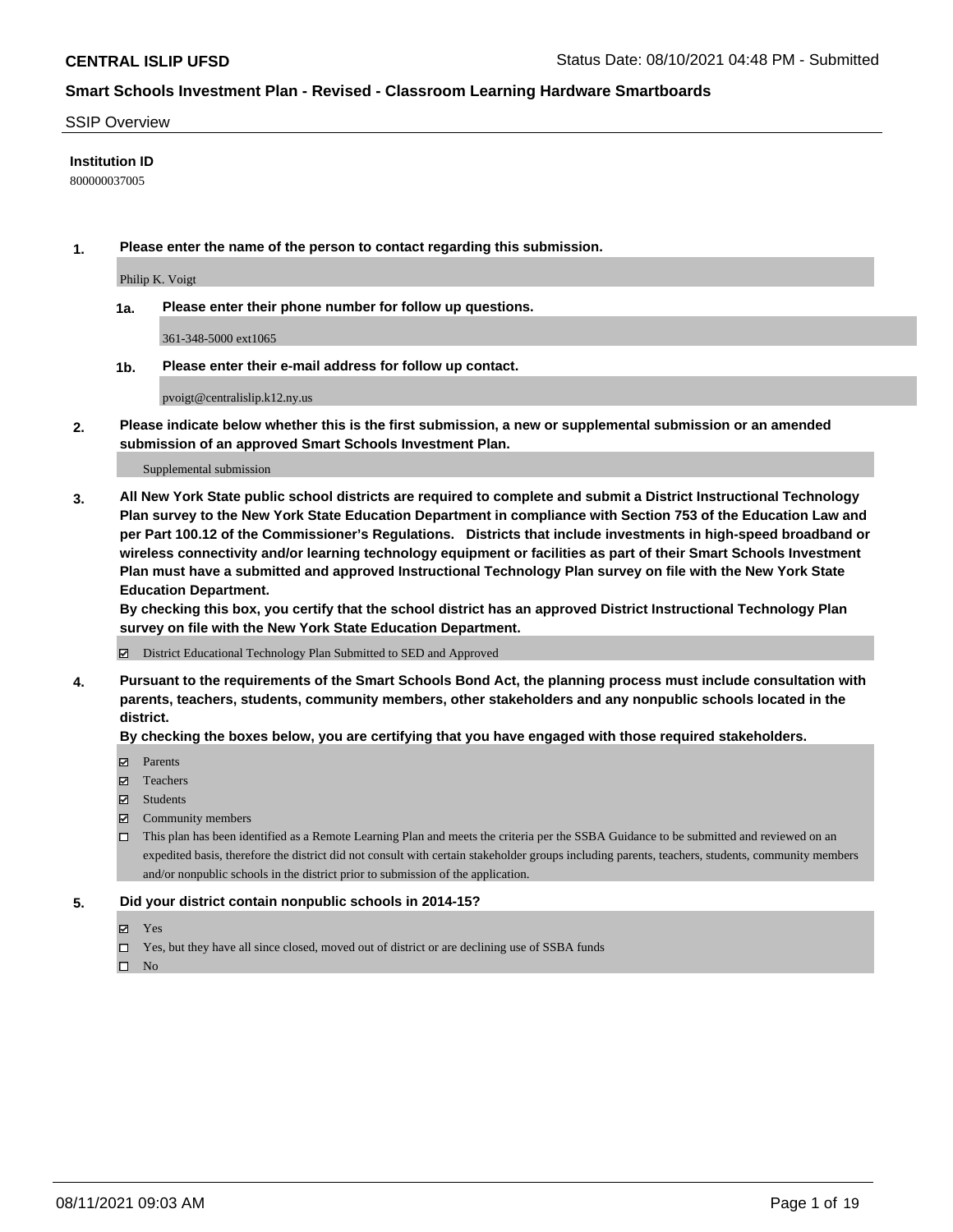### SSIP Overview

**6. Certify that the following required steps have taken place by checking the boxes below:**

- The district developed and the school board approved a preliminary Smart Schools Investment Plan.
- The preliminary plan was posted on the district website for at least 30 days. The district included an address to which any written comments on the plan should be sent.
- $\boxtimes$  The school board conducted a hearing that enabled stakeholders to respond to the preliminary plan. This hearing may have occured as part of a normal Board meeting, but adequate notice of the event must have been provided through local media and the district website for at least two weeks prior to the meeting.
- The district prepared a final plan for school board approval and such plan has been approved by the school board.
- $\boxtimes$  The final proposed plan that has been submitted has been posted on the district's website.
- This Plan has been identified as a Remote Learning Plan and meets the criteria per the SSBA Guidance to be submitted and reviewed on an expedited basis, therefore this plan has not met certain stakeholder engagement requirements including, consulting with nonpublic schools in advance of plan submission, having the school board conduct a hearing on the plan and/or posting the plan to the district website for a minimum of 30 days. This district will post the Remote Learning Plan to the district's website upon submission of the application.
- **6a. Please upload the proposed Smart Schools Investment Plan (SSIP) that was posted on the district's website, along with any supporting materials. Note that this should be different than your recently submitted Educational Technology Survey. The Final SSIP, as approved by the School Board, should also be posted on the website and remain there during the course of the projects contained therein.**

SMART\_SCHOOL\_PLAN.pptx

**6b. Enter the webpage address where the final Smart Schools Investment Plan is posted. The Plan should remain posted for the life of the included projects.**

https://www.centralislip.k12.ny.us/departments/technology/smart\_school\_bond\_act

**7. Please enter an estimate of the total number of students and staff that will benefit from this Smart Schools Investment Plan based on the cumulative projects submitted to date.**

7,667

**8. An LEA/School District may partner with one or more other LEA/School Districts to form a consortium to pool Smart Schools Bond Act funds for a project that meets all other Smart School Bond Act requirements. Each school district participating in the consortium will need to file an approved Smart Schools Investment Plan for the project and submit a signed Memorandum of Understanding that sets forth the details of the consortium including the roles of each respective district.**

 $\Box$  The district plans to participate in a consortium to partner with other school district(s) to implement a Smart Schools project.

**9. Please enter the name and 6-digit SED Code for each LEA/School District participating in the Consortium.**

| <b>Partner LEA/District</b> | <b>ISED BEDS Code</b> |
|-----------------------------|-----------------------|
| (No Response)               | (No Response)         |

**10. Please upload a signed Memorandum of Understanding with all of the participating Consortium partners.**

(No Response)

**11. Your district's Smart Schools Bond Act Allocation is:**

\$9,451,402

**12. Final 2014-15 BEDS Enrollment to calculate Nonpublic Sharing Requirement**

|            | Public Enrollment | Nonpublic Enrollment | Total Enrollment | I Nonpublic Percentage |
|------------|-------------------|----------------------|------------------|------------------------|
| Enrollment | 6.950             | 261                  | 7.211.00         | 3.62                   |

**13. This table compares each category budget total, as entered in that category's page, to the total expenditures listed in the category's expenditure table. Any discrepancies between the two must be resolved before submission.**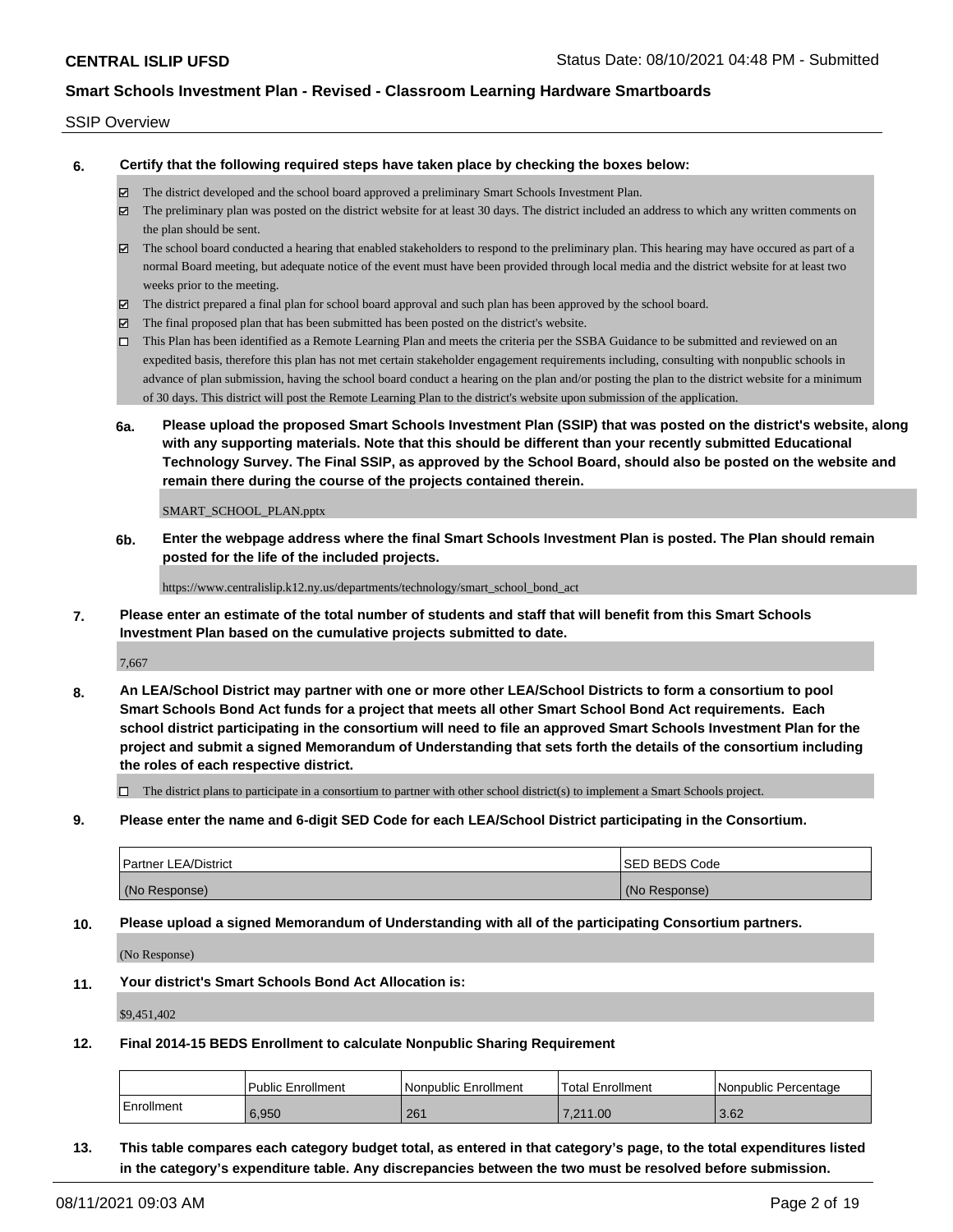SSIP Overview

|                                                 | <b>Sub-Allocations</b> | <b>Expenditure Totals</b> | <b>Difference</b> |
|-------------------------------------------------|------------------------|---------------------------|-------------------|
| <b>School Connectivity</b>                      | 0.00                   | 0.00                      | 0.00              |
| <b>Connectivity Projects for</b><br>Communities | 0.00                   | 0.00                      | 0.00              |
| Classroom Technology                            | 2,470,000.00           | 2,470,000.00              | 0.00              |
| Pre-Kindergarten Classrooms                     | 0.00                   | 0.00                      | 0.00              |
| Replace Transportable<br>Classrooms             | 0.00                   | 0.00                      | 0.00              |
| <b>High-Tech Security Features</b>              | 0.00                   | 0.00                      | 0.00              |
| Nonpublic Loan                                  | 40,044.12              | 40,044.12                 | 0.00              |
| Totals:                                         | 2,510,044              | 2,510,044                 | 0                 |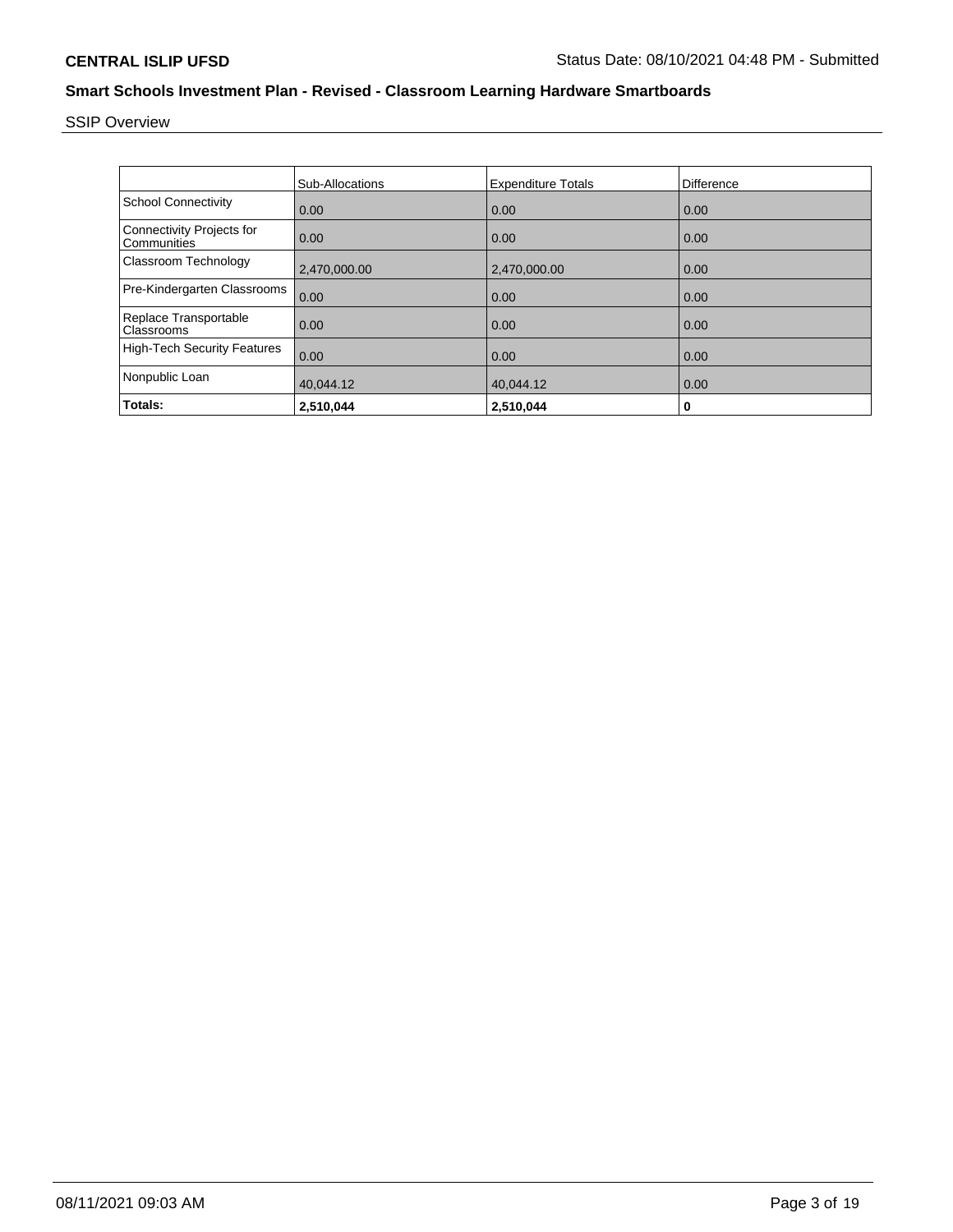School Connectivity

- **1. In order for students and faculty to receive the maximum benefit from the technology made available under the Smart Schools Bond Act, their school buildings must possess sufficient connectivity infrastructure to ensure that devices can be used during the school day. Smart Schools Investment Plans must demonstrate that:**
	- **• sufficient infrastructure that meets the Federal Communications Commission's 100 Mbps per 1,000 students standard currently exists in the buildings where new devices will be deployed, or**
	- **• is a planned use of a portion of Smart Schools Bond Act funds, or**
	- **• is under development through another funding source.**

**Smart Schools Bond Act funds used for technology infrastructure or classroom technology investments must increase the number of school buildings that meet or exceed the minimum speed standard of 100 Mbps per 1,000 students and staff within 12 months. This standard may be met on either a contracted 24/7 firm service or a "burstable" capability. If the standard is met under the burstable criteria, it must be:**

**1. Specifically codified in a service contract with a provider, and**

**2. Guaranteed to be available to all students and devices as needed, particularly during periods of high demand, such as computer-based testing (CBT) periods.**

**Please describe how your district already meets or is planning to meet this standard within 12 months of plan submission.**

(No Response)

**1a. If a district believes that it will be impossible to meet this standard within 12 months, it may apply for a waiver of this requirement, as described on the Smart Schools website. The waiver must be filed and approved by SED prior to submitting this survey.**

 $\Box$  By checking this box, you are certifying that the school district has an approved waiver of this requirement on file with the New York State Education Department.

**2. Connectivity Speed Calculator (Required). If the district currently meets the required speed, enter "Currently Met" in the last box: Expected Date When Required Speed Will be Met.**

|                  | l Number of     | Required Speed | Current Speed in | Expected Speed | Expected Date                        |
|------------------|-----------------|----------------|------------------|----------------|--------------------------------------|
|                  | <b>Students</b> | In Mbps        | <b>Mbps</b>      | to be Attained | When Required                        |
|                  |                 |                |                  |                | Within 12 Months 1Speed Will be Met1 |
| Calculated Speed | (No Response)   | 0.00           | (No Response)    | (No Response)  | l (No Response)                      |

**3. Describe how you intend to use Smart Schools Bond Act funds for high-speed broadband and/or wireless connectivity projects in school buildings.**

(No Response)

**4. Describe the linkage between the district's District Instructional Technology Plan and how the proposed projects will improve teaching and learning. (There should be a link between your response to this question and your responses to Question 1 in Section IV - NYSED Initiatives Alignment: "Explain how the district use of instructional technology will serve as a part of a comprehensive and sustained effort to support rigorous academic standards attainment and performance improvement for students."** 

**Your answer should also align with your answers to the questions in Section II - Strategic Technology Planning and the associated Action Steps in Section III - Action Plan.)**

(No Response)

**5. If the district wishes to have students and staff access the Internet from wireless devices within the school building, or in close proximity to it, it must first ensure that it has a robust Wi-Fi network in place that has sufficient bandwidth to meet user demand.**

**Please describe how you have quantified this demand and how you plan to meet this demand.**

(No Response)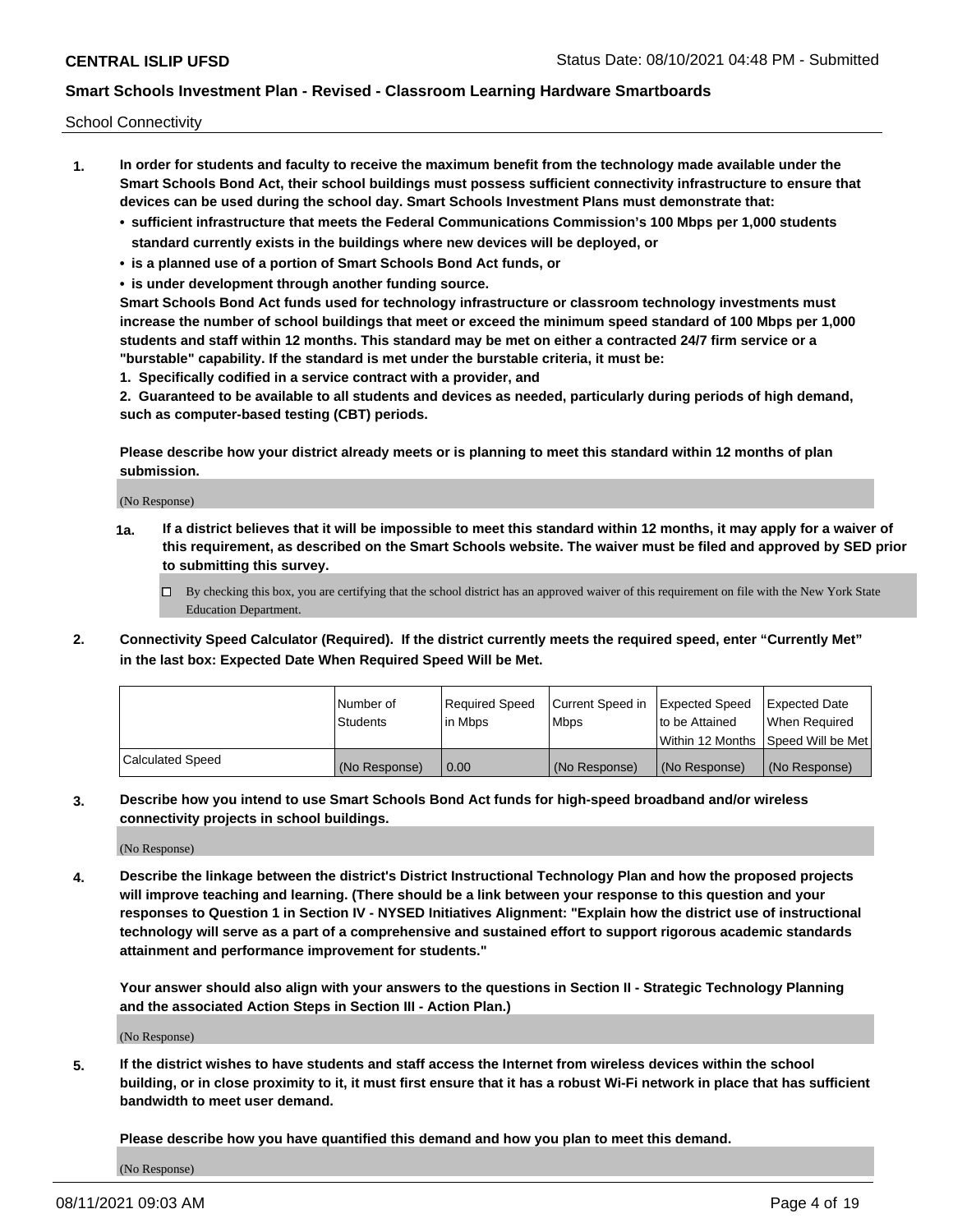School Connectivity

**6. Smart Schools plans with any expenditures in the School Connectivity category require a project number from the Office of Facilities Planning. Districts must submit an SSBA LOI and receive project numbers prior to submitting the SSIP. As indicated on the LOI, some projects may be eligible for a streamlined review and will not require a building permit.**

**Please indicate on a separate row each project number given to you by the Office of Facilities Planning.**

| Project Number |  |
|----------------|--|
| (No Response)  |  |

**7. Certain high-tech security and connectivity infrastructure projects may be eligible for an expedited review process as determined by the Office of Facilities Planning.**

### **Was your project deemed eligible for streamlined review?**

(No Response)

### **8. Include the name and license number of the architect or engineer of record.**

| <b>Name</b>                                           | I License Number |
|-------------------------------------------------------|------------------|
| William G. Wisbaur, Tetra Tech Architects & Engineers | 16549            |

### **9. Public Expenditures – Loanable (Counts toward the nonpublic loan calculation)**

| Select the allowable expenditure type.<br>Repeat to add another item under each type. | <b>PUBLIC</b> Items to be<br>l Purchased | Quantity         | l Cost Per Item  | <b>Total Cost</b> |
|---------------------------------------------------------------------------------------|------------------------------------------|------------------|------------------|-------------------|
| (No Response)                                                                         | (No Response)                            | (No<br>Response) | (No<br>Response) | 0.00              |
|                                                                                       |                                          | 0                | 0.00             |                   |

### **10. Public Expenditures – Non-Loanable (Does not count toward nonpublic loan calculation)**

| Select the allowable expenditure<br>type.      | <b>PUBLIC</b> Items to be purchased | Quantity      | Cost per Item | <b>Total Cost</b> |
|------------------------------------------------|-------------------------------------|---------------|---------------|-------------------|
| Repeat to add another item under<br>each type. |                                     |               |               |                   |
| (No Response)                                  | (No Response)                       | (No Response) | (No Response) | 0.00              |
|                                                |                                     |               | 0.00          |                   |

#### **11. Final 2014-15 BEDS Enrollment to calculate Nonpublic Sharing Requirement (no changes allowed.)**

|            | Public Enrollment | l Nonpublic Enrollment | <b>Total Enrollment</b> | Nonpublic Percentage |
|------------|-------------------|------------------------|-------------------------|----------------------|
| Enrollment | 6.950             | 261                    | 7.211.00                | 3.62                 |

### **12. Total Public Budget - Loanable (Counts toward the nonpublic loan calculation)**

|                                                      | Public Allocations | <b>Estimated Nonpublic Loan</b><br>Amount | Estimated Total Sub-Allocations |
|------------------------------------------------------|--------------------|-------------------------------------------|---------------------------------|
| Network/Access Costs                                 | (No Response)      | 0.00                                      | 0.00                            |
| School Internal Connections and<br><b>Components</b> | (No Response)      | 0.00                                      | 0.00                            |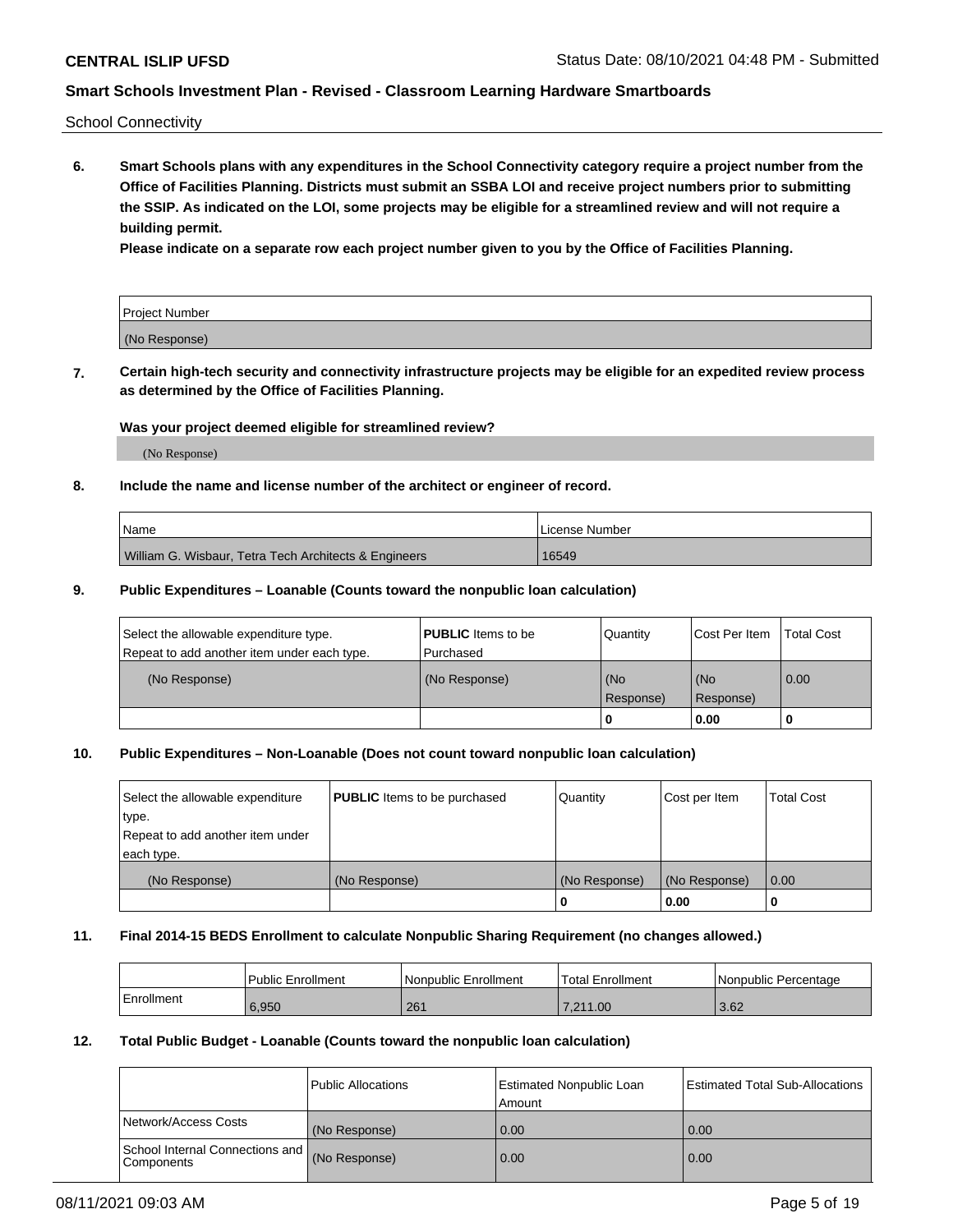School Connectivity

|              | Public Allocations | <b>Estimated Nonpublic Loan</b><br>Amount | <b>Estimated Total Sub-Allocations</b> |
|--------------|--------------------|-------------------------------------------|----------------------------------------|
| <b>Other</b> | (No Response)      | 0.00                                      | 0.00                                   |
| Totals:      | 0.00               |                                           | 0                                      |

# **13. Total Public Budget – Non-Loanable (Does not count toward the nonpublic loan calculation)**

| Sub-<br>Allocation |
|--------------------|
| (No Response)      |
| (No Response)      |
| (No Response)      |
| (No Response)      |
| (No Response)      |
| (No Response)      |
| (No Response)      |
| 0.00               |
|                    |

# **14. School Connectivity Totals**

|                          | Total Sub-Allocations |
|--------------------------|-----------------------|
| Total Loanable Items     | 0.00                  |
| Total Non-Ioanable Items | 0.00                  |
| Totals:                  | 0                     |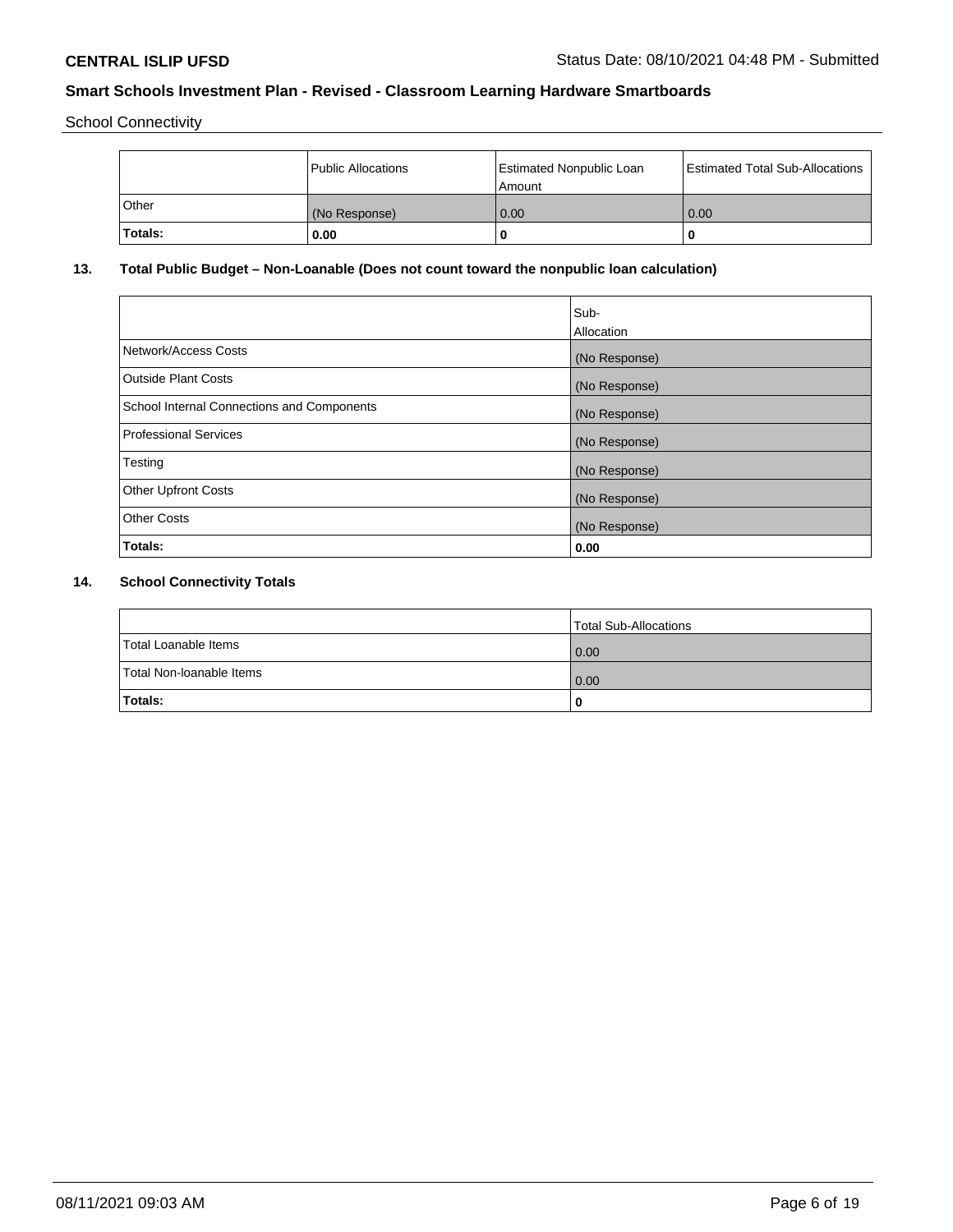Community Connectivity (Broadband and Wireless)

**1. Describe how you intend to use Smart Schools Bond Act funds for high-speed broadband and/or wireless connectivity projects in the community.**

(No Response)

**2. Please describe how the proposed project(s) will promote student achievement and increase student and/or staff access to the Internet in a manner that enhances student learning and/or instruction outside of the school day and/or school building.**

(No Response)

**3. Community connectivity projects must comply with all the necessary local building codes and regulations (building and related permits are not required prior to plan submission).**

 $\Box$  I certify that we will comply with all the necessary local building codes and regulations.

**4. Please describe the physical location of the proposed investment.**

(No Response)

**5. Please provide the initial list of partners participating in the Community Connectivity Broadband Project, along with their Federal Tax Identification (Employer Identification) number.**

| <b>Project Partners</b> | l Federal ID # |
|-------------------------|----------------|
| (No Response)           | (No Response)  |

**6. Please detail the type, quantity, per unit cost and total cost of the eligible items under each sub-category.**

| Select the allowable expenditure | Item to be purchased | Quantity      | Cost per Item | <b>Total Cost</b> |
|----------------------------------|----------------------|---------------|---------------|-------------------|
| type.                            |                      |               |               |                   |
| Repeat to add another item under |                      |               |               |                   |
| each type.                       |                      |               |               |                   |
| (No Response)                    | (No Response)        | (No Response) | (No Response) | 0.00              |
|                                  |                      | o             | 0.00          |                   |

**7. If you are submitting an allocation for Community Connectivity, complete this table.**

**Note that the calculated Total at the bottom of the table must equal the Total allocation for this category that you entered in the SSIP Overview overall budget.**

|                                    | Sub-Allocation |
|------------------------------------|----------------|
| Network/Access Costs               | (No Response)  |
| Outside Plant Costs                | (No Response)  |
| <b>Tower Costs</b>                 | (No Response)  |
| <b>Customer Premises Equipment</b> | (No Response)  |
| <b>Professional Services</b>       | (No Response)  |
| Testing                            | (No Response)  |
| <b>Other Upfront Costs</b>         | (No Response)  |
| <b>Other Costs</b>                 | (No Response)  |
| Totals:                            | 0.00           |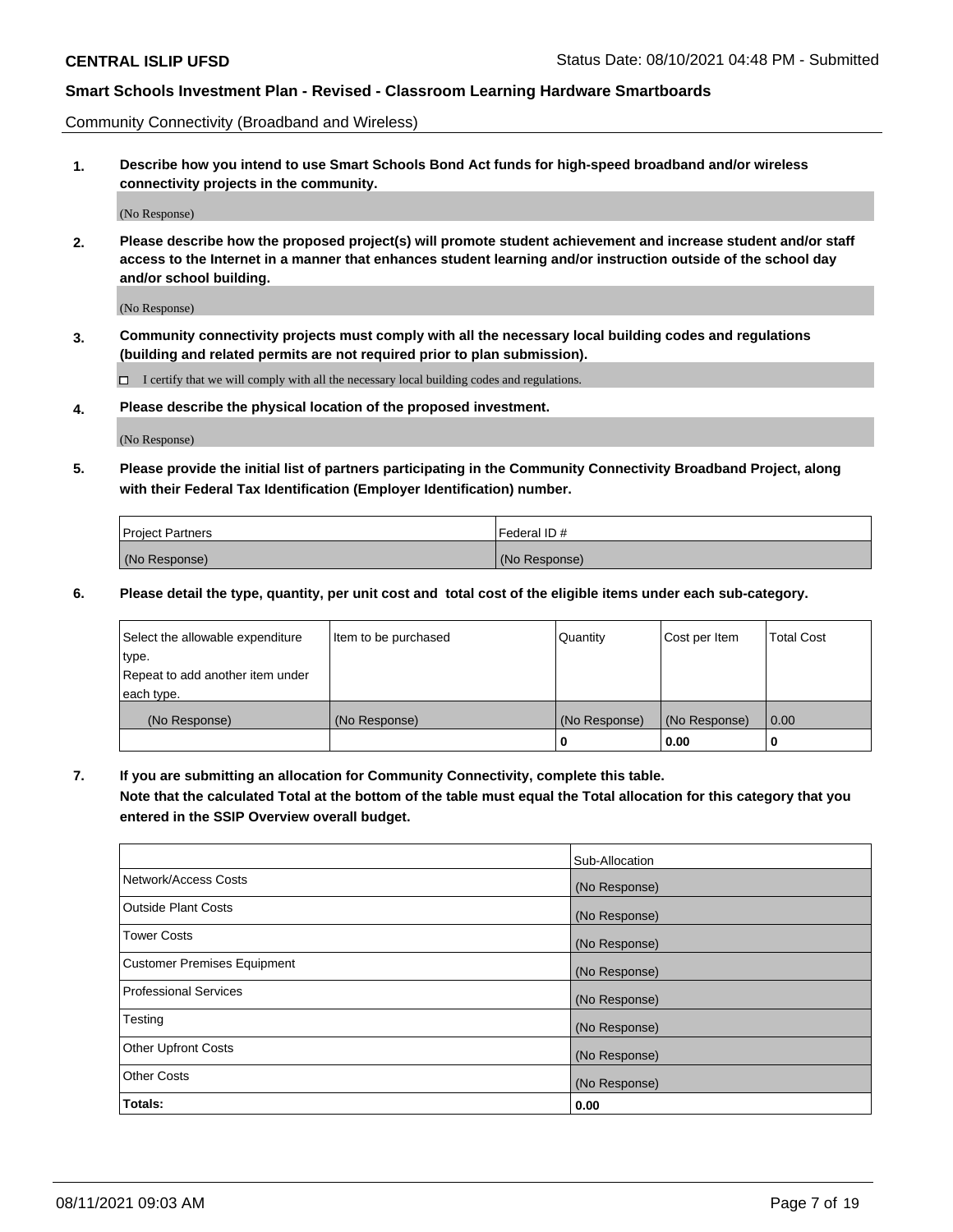### Classroom Learning Technology

**1. In order for students and faculty to receive the maximum benefit from the technology made available under the Smart Schools Bond Act, their school buildings must possess sufficient connectivity infrastructure to ensure that devices can be used during the school day. Smart Schools Investment Plans must demonstrate that sufficient infrastructure that meets the Federal Communications Commission's 100 Mbps per 1,000 students standard currently exists in the buildings where new devices will be deployed, or is a planned use of a portion of Smart Schools Bond Act funds, or is under development through another funding source. Smart Schools Bond Act funds used for technology infrastructure or classroom technology investments must increase the number of school buildings that meet or exceed the minimum speed standard of 100 Mbps per 1,000 students and staff within 12 months. This standard may be met on either a contracted 24/7 firm service or a "burstable" capability. If the standard is met under the burstable criteria, it must be:**

**1. Specifically codified in a service contract with a provider, and**

**2. Guaranteed to be available to all students and devices as needed, particularly during periods of high demand, such as computer-based testing (CBT) periods.**

**Please describe how your district already meets or is planning to meet this standard within 12 months of plan submission.**

Currently the district has a 1GB fiber optic internet connection servicing 7,700 students.

- 1. Internet Connection is 1Gbps on a 24/7 Contracted Firm Service
- 2. District WAN is 10Gbps between buildings
- 3. District LAN is 10Gbps between switch closets and 1Gbps to endpoints
- **1a. If a district believes that it will be impossible to meet this standard within 12 months, it may apply for a waiver of this requirement, as described on the Smart Schools website. The waiver must be filed and approved by SED prior to submitting this survey.**
	- □ By checking this box, you are certifying that the school district has an approved waiver of this requirement on file with the New York State Education Department.
- **2. Connectivity Speed Calculator (Required). If the district currently meets the required speed, enter "Currently Met" in the last box: Expected Date When Required Speed Will be Met.**

|                  | l Number of<br><b>Students</b> | l Reauired Speed<br>l in Mbps | Current Speed in<br><b>Mbps</b> | Expected Speed<br>to be Attained<br>Within 12 Months ISpeed Will be Met | Expected Date<br>When Required |
|------------------|--------------------------------|-------------------------------|---------------------------------|-------------------------------------------------------------------------|--------------------------------|
| Calculated Speed | 7,700                          | 770.00                        | 1000                            | 1000                                                                    | <b>MET</b>                     |

**3. If the district wishes to have students and staff access the Internet from wireless devices within the school building, or in close proximity to it, it must first ensure that it has a robust Wi-Fi network in place that has sufficient bandwidth to meet user demand.**

**Please describe how you have quantified this demand and how you plan to meet this demand.**

- Additional Wireless Access Points to increase coverage and density throughout the district
- Additional LAN Cat5e Drops in classrooms, labs, instructional areas that need additional connectivity
- Updated/Upgraded Domain Controllers and Servers to accommodate additional concurrency
- Additional switches as needed to accommodate for the additional wireless access points and LAN Drops
- Additional fiber optic cabling to supplement backbone connections.
- Upgraded Internet Firewall and CIPA Compliant Filtering
- Infrastructure to support new high tech security initiatives
- **4. All New York State public school districts are required to complete and submit an Instructional Technology Plan survey to the New York State Education Department in compliance with Section 753 of the Education Law and per Part 100.12 of the Commissioner's Regulations.**

**Districts that include educational technology purchases as part of their Smart Schools Investment Plan must have a submitted and approved Instructional Technology Plan survey on file with the New York State Education Department.**

By checking this box, you are certifying that the school district has an approved Instructional Technology Plan survey on file with the New York State Education Department.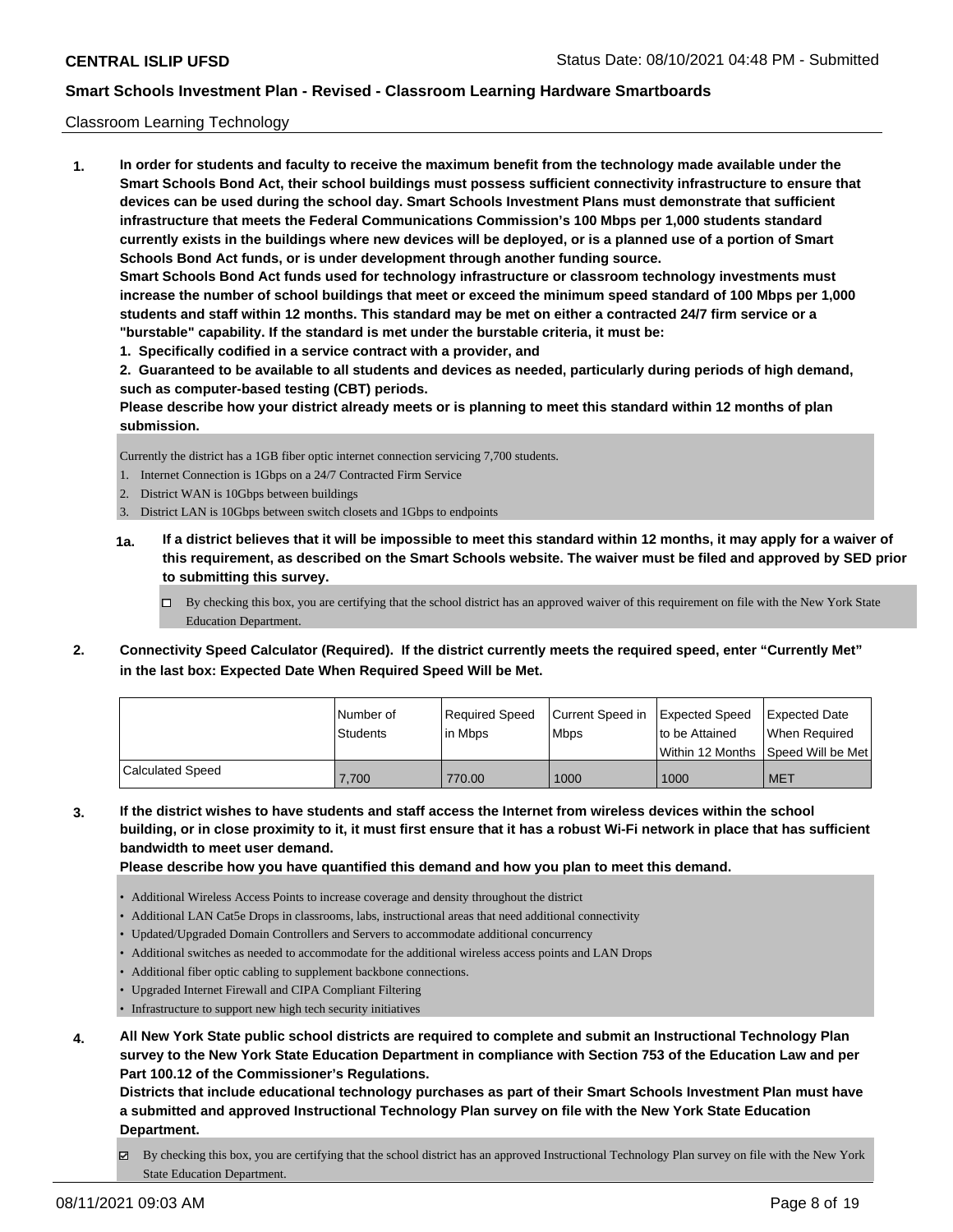Classroom Learning Technology

**5. Describe the devices you intend to purchase and their compatibility with existing or planned platforms or systems. Specifically address the adequacy of each facility's electrical, HVAC and other infrastructure necessary to install and support the operation of the planned technology.**

Replacement of current smartboards will utilize the same electrical, HVAC and infrastructure in place. All HVAC and electrical was recently upgraded in the last 10 years to accommodate 21st century learning. All electrical terminations for smartbards are direct grounded and GFC protected circuits. Further surge protection is utilized at the endpoints. All electrical and HVAC systems and components are UL Listed and Certified.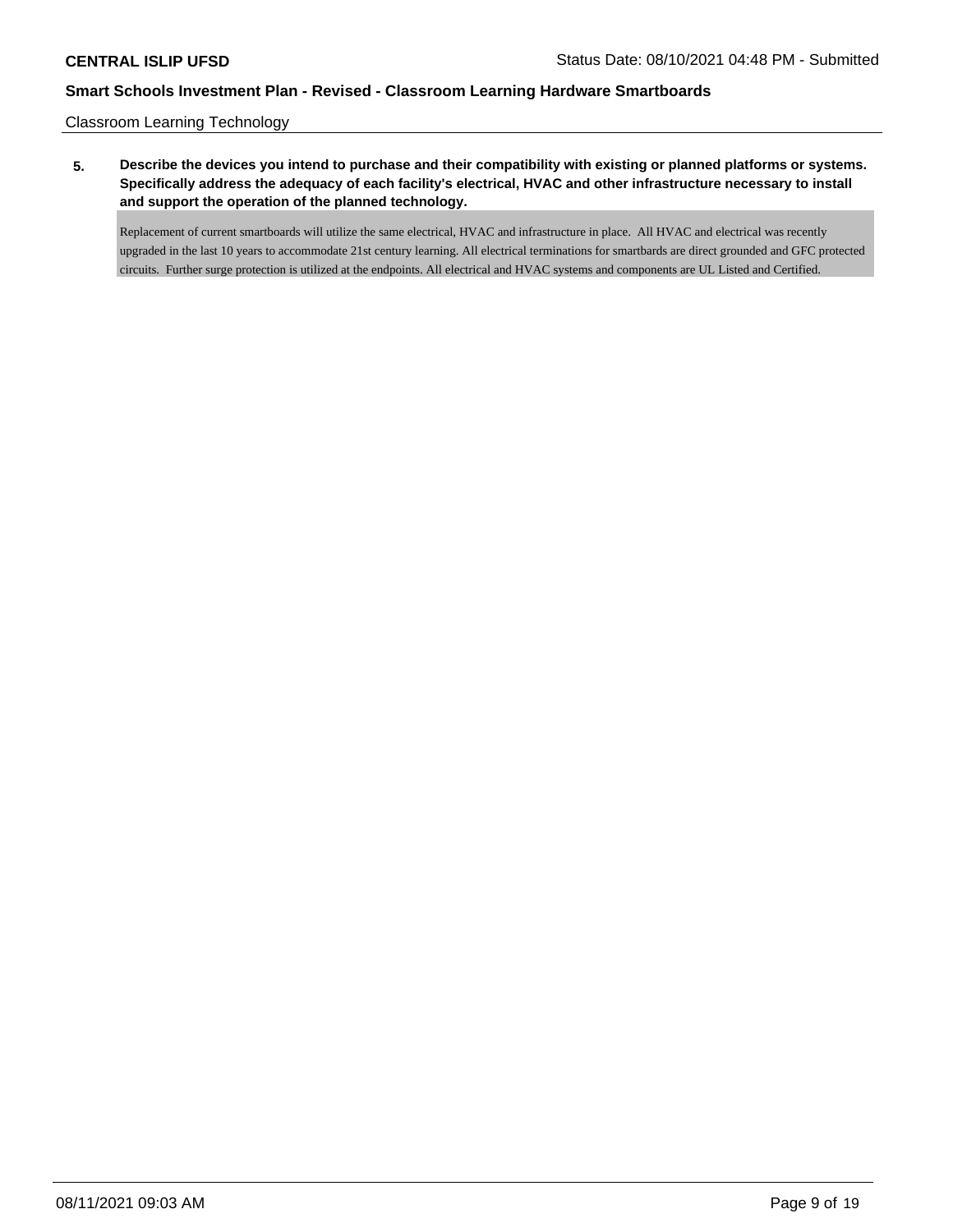### Classroom Learning Technology

- **6. Describe how the proposed technology purchases will:**
	- **> enhance differentiated instruction;**
	- **> expand student learning inside and outside the classroom;**
	- **> benefit students with disabilities and English language learners; and**
	- **> contribute to the reduction of other learning gaps that have been identified within the district.**

**The expectation is that districts will place a priority on addressing the needs of students who struggle to succeed in a rigorous curriculum. Responses in this section should specifically address this concern and align with the district's Instructional Technology Plan (in particular Question 2 of E. Curriculum and Instruction: "Does the district's instructional technology plan address the needs of students with disabilities to ensure equitable access to instruction, materials and assessments?" and Question 3 of the same section: "Does the district's instructional technology plan address the provision of assistive technology specifically for students with disabilities to ensure access to and participation in the general curriculum?")**

**In addition, describe how the district ensures equitable access to instruction, materials and assessments and participation in the general curriculum for both SWD and English Language Learners/Multilingual Learners (ELL/MLL) students.**

**Please note: If this plan has been identified as a Remote Learning Plan to be submitted and reviewed on an expedited basis, the district should explain how this plan will facilitate remote and hybrid learning, in lieu of responding to the question above.**

Research has shown that when students work collaboratively there is a 70% increase in outcomes, co-creation 68% increase in outcomes and positive success, 67% increase in outcomes with assessment software, and 66% increase in outcomes when using game-based activities.

- Success measures from the research:
- Visible learning
- Preparation for standardized tests
- SEL development
- Students feel safe to contribute
- Peer discussion
- Every student participating; active engagement/rich discussions interdependence

The highest success comes from great teaching practices, complemented by software and hardware, in that order. With SMART Boards and SMART Learning Suite, everything is in one place. Educators can create collaborative spaces, and students have the ability to co-create. For example, SMART Lab offers game-based activities and SMART Response is the assessment component. Taken from: Teaching, Technology and Learning: Understanding the Inter-connection

Conducted in December 2015 SMART not only supports 21st century learning, but also supports Future Ready Classrooms by providing the ability to create personalized learning experiences, research-based digital learning strategies, and robust learning experiences that can help prepare students for a technology-driven world and workforce.

- Student Benefits:
- Personalized learning
- Can work from home
- Voice and choice
- Game-based learning
- Instant assessment for feedback
- Digital resources to make learning fun
- Interactive and collaborative workspaces
- Students can learn on any device and in or out of school
- Promotes SEL
- Active engagement

#### Teacher Benefits:

- Can differentiate learning
- Provides collaborative workspaces
- Transform static instructional resources into active
- Real-time two-way inking for instant feedback
- Assessments built in to drive instruction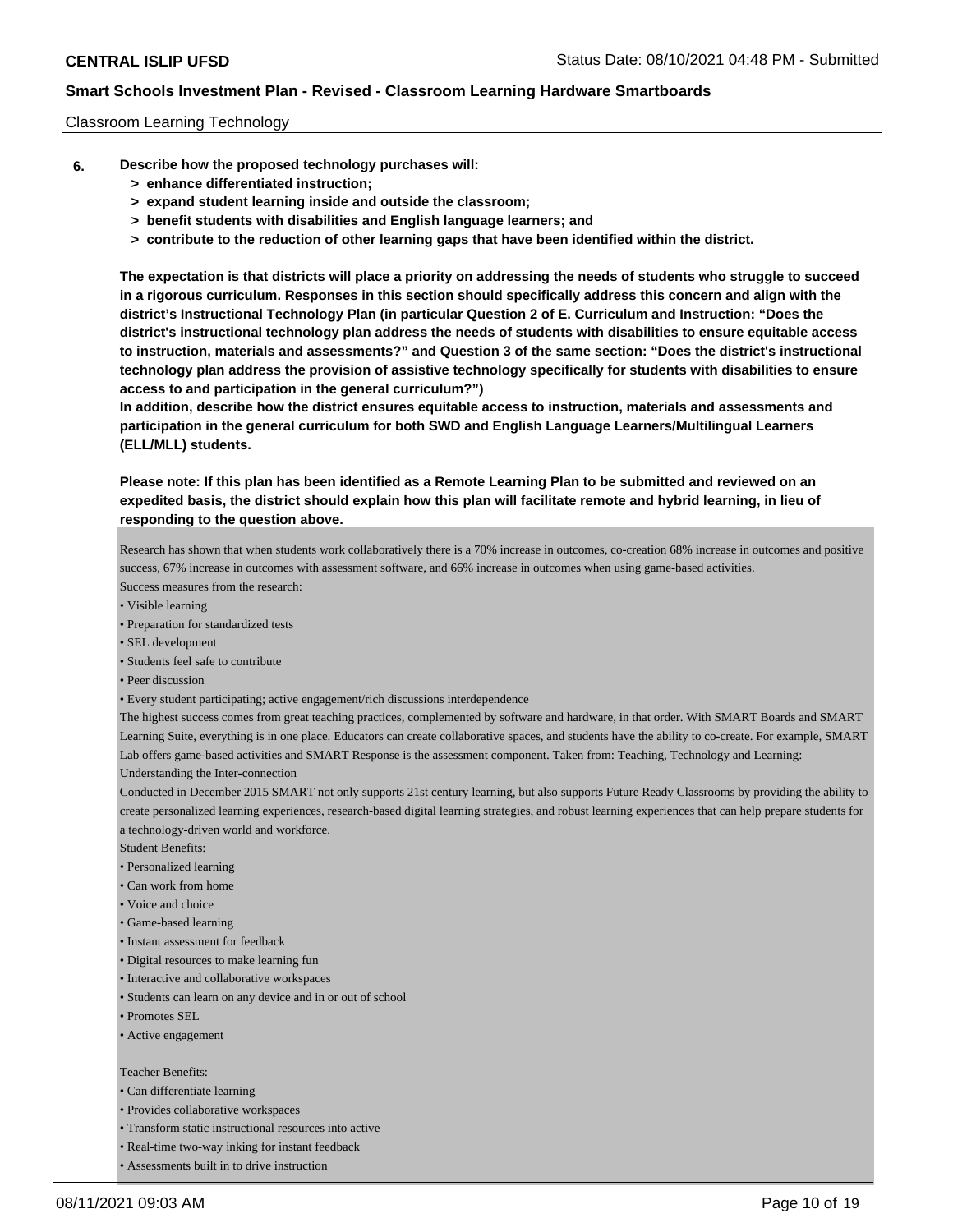### Classroom Learning Technology

- Teacher has everything in one place; ease of use • Whiteboard, apps, screen share, inking tools for third party, web browser, etc. • Combines lesson delivery, assessment, collaborative workspaces and gamebased learning in one suite • Can create in and out of school and send to board for better flow-time management • Easy lesson sharing • Integration with G Suite for Education allows teacher to leverage the Google tools and workflows they already use • Import and augment Microsoft PowerPoint and PDFs • One roster • LMS integration
- Promotes SEL

# **7. Where appropriate, describe how the proposed technology purchases will enhance ongoing communication with parents and other stakeholders and help the district facilitate technology-based regional partnerships, including distance learning and other efforts.**

Classroom technology is utilized on a regular and on-going bases for communication with parents via email, SMS Messaging applications, Parent Portals, Teacher's individual websites, and even video announcements. Classroom smartboards are also often utilized during parent teacher conferences to showcase class work as a whole and individual data review sessions with parents at conferences. These resources have proven invaluable to the communication process. The 10+ year old resources in place now are at their end of life and the upgrades proposed in this application will bring faculty, students and the community into the next 10 years of use with computers that meet today's specs, speed and functionality.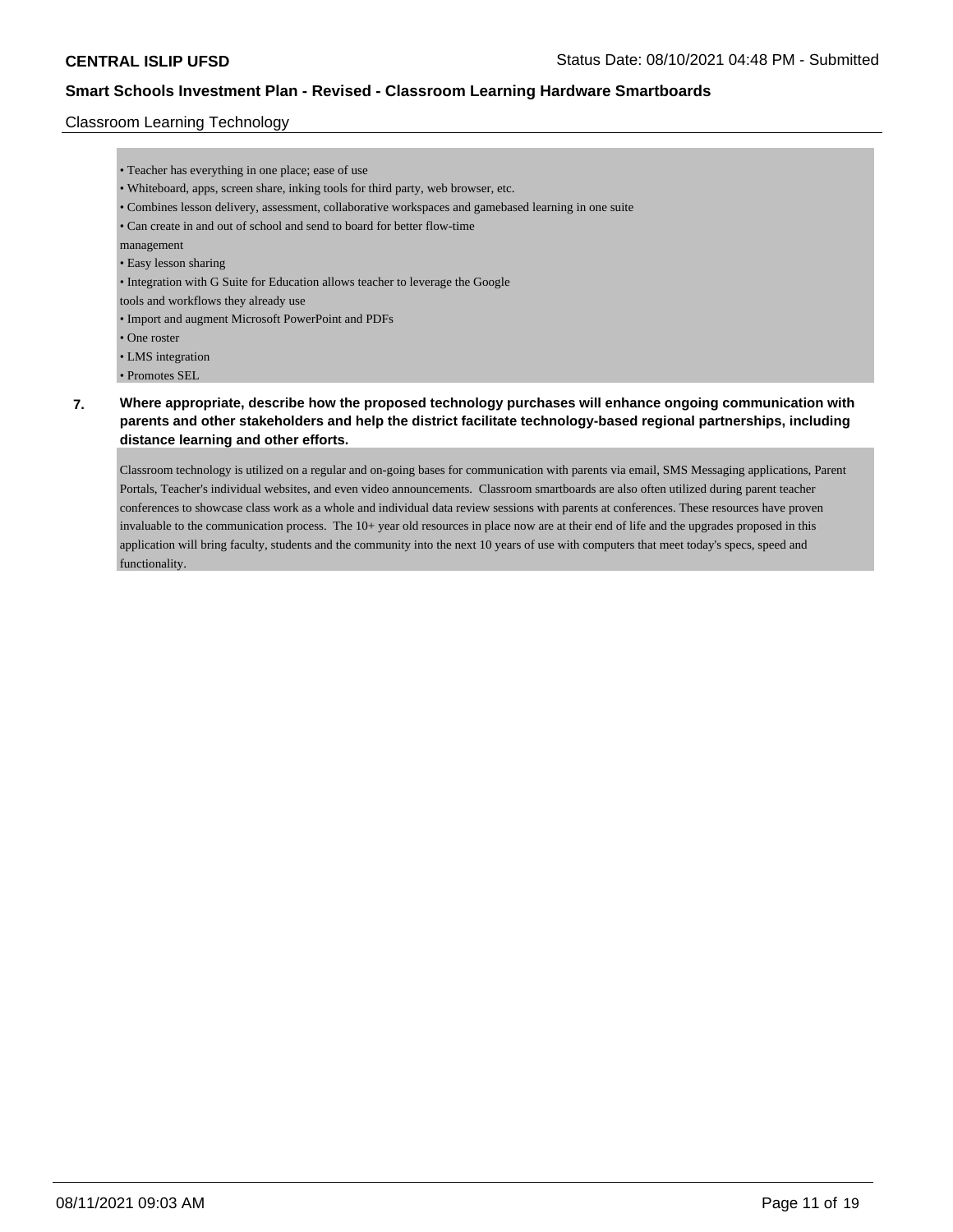### Classroom Learning Technology

**8. Describe the district's plan to provide professional development to ensure that administrators, teachers and staff can employ the technology purchased to enhance instruction successfully.**

**Note: This response should be aligned and expanded upon in accordance with your district's response to Question 1 of F. Professional Development of your Instructional Technology Plan: "Please provide a summary of professional development offered to teachers and staff, for the time period covered by this plan, to support technology to enhance teaching and learning. Please include topics, audience and method of delivery within your summary."**

**Please note: If this plan has been identified as a Remote Learning Plan to be submitted and reviewed on an expedited basis, the district should provide a statement confirming that the district has provided or will provide professional development on these devices to its staff, in lieu of responding to the question above.**

### *SMART Interactive Flat Panel Usability Basics*

Learn basic operations that will enable you to "hit the ground running" with your Interactive Flat Panel (IFP). We'll give you the opportunity to physically set-up all necessary equipment, then introduce you to the corresponding SMART Notebook Software, and show you how to interact with content from familiar applications such as the web, Microsoft Office, and Adobe Acrobat. A sequenced PD Program will consist of four 2-hour PD Workshops appropriate for all grade levels; Elementary, Middle, and High School.

#### *Four 2-hour PD Workshops*

#### *Physical Set-up of the Interactive Flat Panel*

(2-hour session) Learn basic operations of an IFP for immediate classroom implementation. Learn how to physically set-up all necessary equipment, navigate the web, and employ applications, such as Microsoft Word, PowerPoint, and Excel, along with implementing IWB tools in real life scenarios. *Use of Key Applications*

(2-hour session) Explore in more depth SMART Notebook Software's interactive capabilities to make learning come alive. Learn how to create engaging activities with a variety of interactive lessons, templates, and Gallery items using Drawing Tools, Gallery content, and adding links within a Notebook lesson. After this professional development course, teachers can create interactive SMART Notebook activities that increase student engagement and support your students' diverse learning styles.

#### *Development of Interactive Lessons*

(2-hour session) Learn how to create interactive activities designed to enhance lessons and further accelerate student learning. Create activities, taking advantage of the latest design tools within the SMART Notebook 17 software. Learn how to integrate tables, animate objects, use SMART ink, make page recordings, and create links and more. Create dynamic and interactive activities to increase student engagement and learning.

### *Integration of SMART Notebook Software Resources into Instruction*

(2-hour session) Fully integrate SMART Notebook Software's resources into your teaching repertoire. Learn sophisticated techniques and full potential of Notebook software and further increase students' engagement. Explore advanced software tools like the SMART Recorder and Video Player- customize all settings within the software to fit personal-teaching styles.

#### *Subject and Grade Level Specific PD Courses*

(3 or 6 hour sessions) Teachers learn how to effectively integrate the Interactive Flat Panel (IFP) into your classroom instruction while exploring new, innovative, and engaging lesson ideas. Within your subject, quickly acquire new IFP skills and methods that will engage student and focus their attention on the lesson, not the technology. Choose from Common Core Math, English Language Arts (ELA), Science, and Social Studies. Appropriate for EC, ES, MS, HS

(2 hours): Learn how to use the SMART Notebook Software to collect and analyze data, interpret results and communicate findings to improve instructional practice and student learning.

Appropriate for EC, ES, MS, HS

### *Integrating the SMART IFP and Notebook Software into Instruction*

Effectively integrate your SMART Interactive Flat Panel (IFP) and its software into daily classroom instruction. Throughout the Professional Development (PD) Training Process, our State Certified PD Specialists will introduce new instructional frameworks, as well as ask participants to reflect on their own teaching styles and curricula. Participants will learn both theory and practice of how to effectively integrate IFPs into their daily instruction. The skills learned will be used to create lesson activities. In addition, we also enroll all participants in our Online PD Learning Community, where they can continue to collaborate with other teachers and our instructors 24 hours a day.

### *Part 1*

#### *101: Building Your Foundation for Interactive Flat Panel (IFP) Instruction*

Learn basic operations that will enable you to "hit the ground running" with your IFP. We'll give you the opportunity to physically set up all necessary equipment, then introduce you to the corresponding software, and show you how to interact with content from familiar applications such as the web, Adobe PDF documents, and Microsoft Office.

*102: Customized Instruction for Effective Student Learning*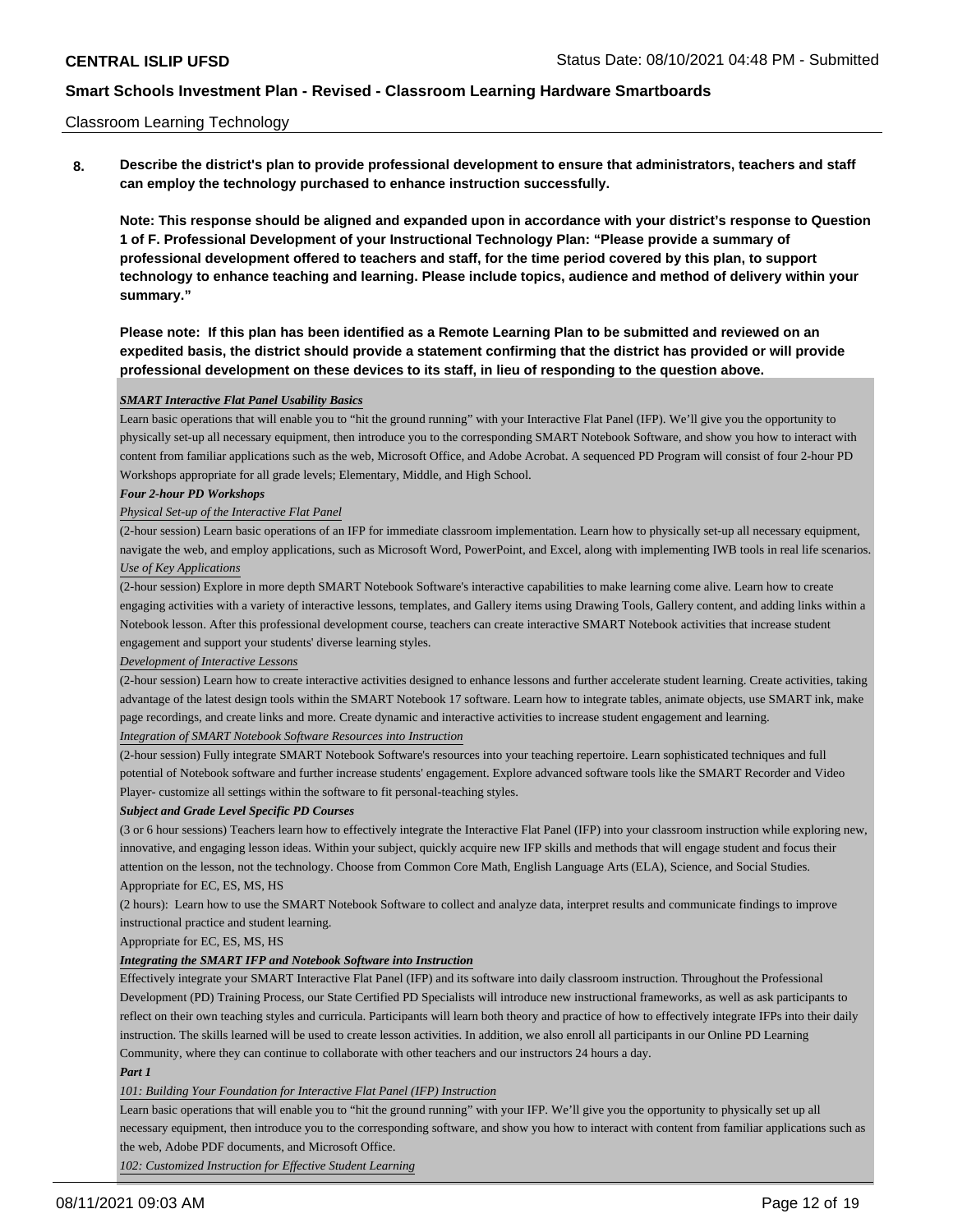### Classroom Learning Technology

Explore your IFP software in greater detail. Add content from the web, use drawing and editing tools to create customized pages, and utilize links to create engaging activities. In this session, participants will see multiple examples of how the basic IFP tools and techniques can be used to create effective lessons.

#### *103: Using Dynamic Content to Support Student Engagement with Your Interactive Flat Panel (IFP)*

Discover the more advanced design tools within your IFP software. Explore the features available within the browsers that allow for more dynamic content to be added to your lessons. Learn how to integrate tools and discover how to reach more learners by inserting sound files, creating screen recordings, importing images, and much more

*104: Realizing Your Board's Full Potential – Advanced Techniques to Transform Your Interactive Flat Panel (IFP) Instruction*

Learn sophisticated techniques that will help you realize the full potential of your IFP software and allow you to truly transform the learning environment in your classroom. Take a detailed look at your IFP's capabilities and explore some of its advanced tools and techniques. You'll also learn how to customize settings within the software to fit both your personal teaching style and to better meet the needs of your learners. *Part 2*

### *Interactive Lesson Plan Development*

We start by dividing the class into smaller groups. Then, building on the skills learned in Part 1, you'll use IFP software to develop your own interactive lessons, filled with dynamic digital content and customized to address the specific needs of your students and curriculum.

#### *Part 3*

#### *Presentations*

Each participant presents a lesson to the class, which our instructors grade using a comprehensive scoring rubric. Exemplary lessons are then posted to our website.

## **9. Districts must contact one of the SUNY/CUNY teacher preparation programs listed on the document on the left side of the page that supplies the largest number of the district's new teachers to request advice on innovative uses and best practices at the intersection of pedagogy and educational technology.**

By checking this box, you certify that you have contacted the SUNY/CUNY teacher preparation program that supplies the largest number of your new teachers to request advice on these issues.

#### **9a. Please enter the name of the SUNY or CUNY Institution that you contacted.**

SUNY Stony Brook

**9b. Enter the primary Institution phone number.**

1.631.632.7101

**9c. Enter the name of the contact person with whom you consulted and/or will be collaborating with on innovative uses of technology and best practices.**

Robert Mangione, EdD, School of Professional Development

**10. To ensure the sustainability of technology purchases made with Smart Schools funds, districts must demonstrate a long-term plan to maintain and replace technology purchases supported by Smart Schools Bond Act funds. This sustainability plan shall demonstrate a district's capacity to support recurring costs of use that are ineligible for Smart Schools Bond Act funding such as device maintenance, technical support, Internet and wireless fees, maintenance of hotspots, staff professional development, building maintenance and the replacement of incidental items. Further, such a sustainability plan shall include a long-term plan for the replacement of purchased devices and equipment at the end of their useful life with other funding sources.**

 $\boxtimes$  By checking this box, you certify that the district has a sustainability plan as described above.

**11. Districts must ensure that devices purchased with Smart Schools Bond funds will be distributed, prepared for use, maintained and supported appropriately. Districts must maintain detailed device inventories in accordance with generally accepted accounting principles.**

By checking this box, you certify that the district has a distribution and inventory management plan and system in place.

**12. Please detail the type, quantity, per unit cost and total cost of the eligible items under each sub-category.**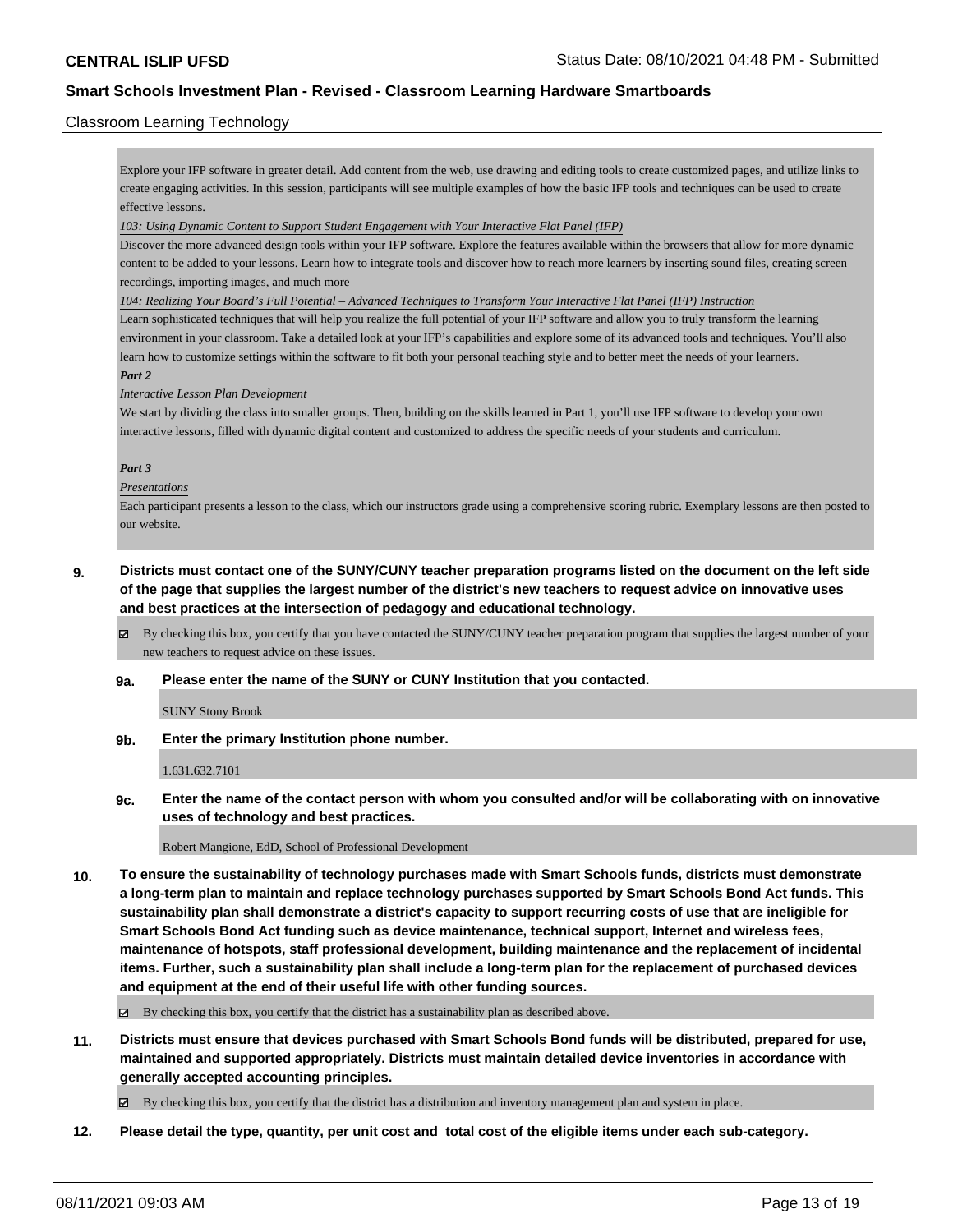Classroom Learning Technology

| Select the allowable expenditure<br>type.<br>Repeat to add another item under | I Item to be Purchased                      | Quantity | Cost per Item | <b>Total Cost</b> |
|-------------------------------------------------------------------------------|---------------------------------------------|----------|---------------|-------------------|
| each type.<br>Interactive Whiteboards                                         | LCD Flatpanel Interactive Smartboards   380 |          | 6.500.00      | 2,470,000.00      |
|                                                                               |                                             | 380      | 6,500.00      | 2,470,000         |

### **13. Final 2014-15 BEDS Enrollment to calculate Nonpublic Sharing Requirement (no changes allowed.)**

|            | l Public Enrollment | Nonpublic Enrollment | <b>Total Enrollment</b> | Nonpublic<br>Percentage |
|------------|---------------------|----------------------|-------------------------|-------------------------|
| Enrollment | 6,950               | 261                  | 7.211.00                | 3.62                    |

# **14. If you are submitting an allocation for Classroom Learning Technology complete this table.**

|                          | Public School Sub-Allocation | <b>Estimated Nonpublic Loan</b><br>Amount<br>(Based on Percentage Above) | <b>Estimated Total Public and</b><br>Nonpublic Sub-Allocation |
|--------------------------|------------------------------|--------------------------------------------------------------------------|---------------------------------------------------------------|
| Interactive Whiteboards  | 2.470.000.00                 | 40.044.12                                                                | 2.510.044.12                                                  |
| Computer Servers         | (No Response)                | 0.00                                                                     | 0.00                                                          |
| <b>Desktop Computers</b> | (No Response)                | 0.00                                                                     | 0.00                                                          |
| <b>Laptop Computers</b>  | (No Response)                | 0.00                                                                     | 0.00                                                          |
| <b>Tablet Computers</b>  | (No Response)                | 0.00                                                                     | 0.00                                                          |
| <b>Other Costs</b>       | (No Response)                | 0.00                                                                     | 0.00                                                          |
| Totals:                  | 2,470,000.00                 | 40.044                                                                   | 2,510,044                                                     |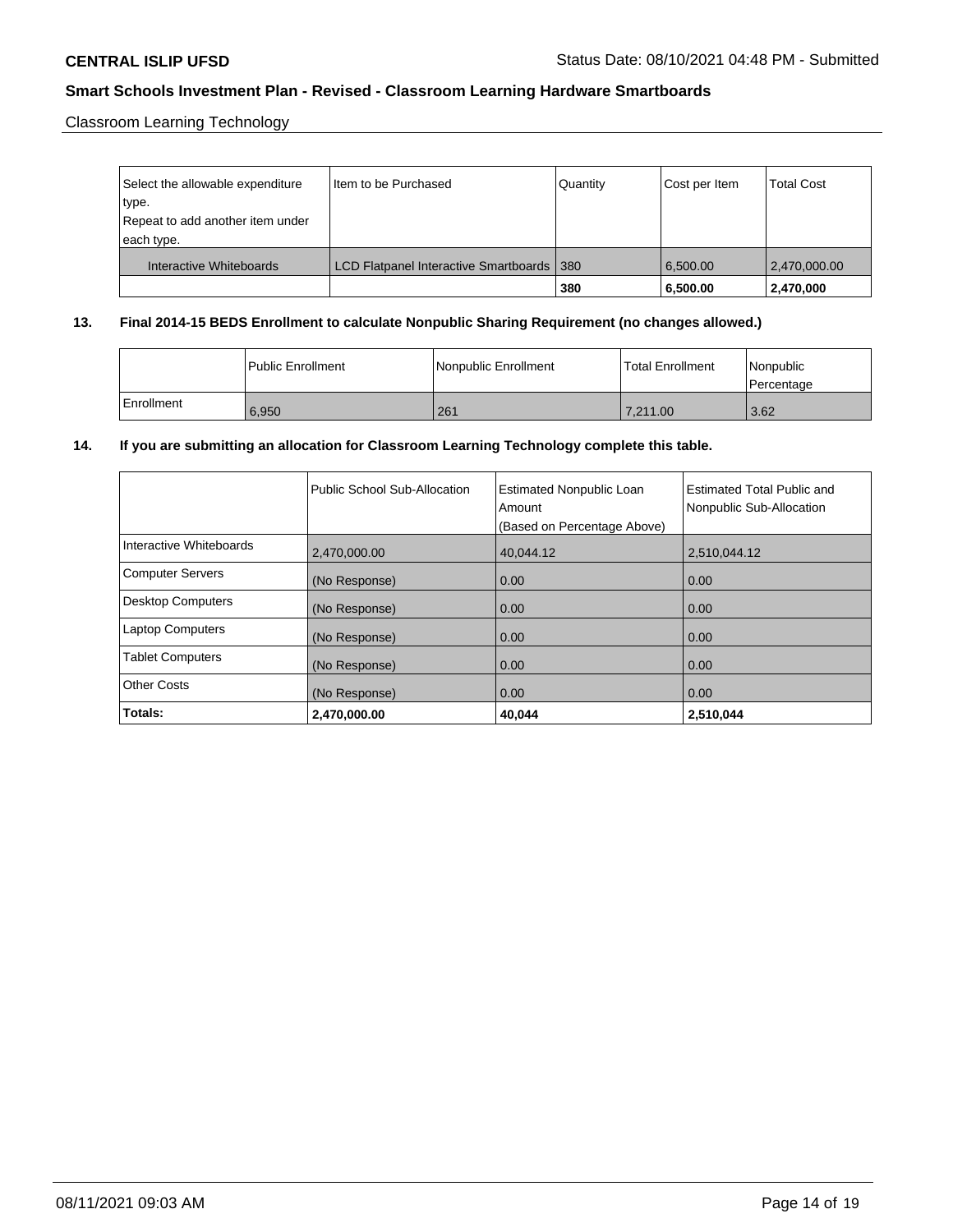### Pre-Kindergarten Classrooms

**1. Provide information regarding how and where the district is currently serving pre-kindergarten students and justify the need for additional space with enrollment projections over 3 years.**

(No Response)

- **2. Describe the district's plan to construct, enhance or modernize education facilities to accommodate prekindergarten programs. Such plans must include:**
	- **Specific descriptions of what the district intends to do to each space;**
	- **An affirmation that new pre-kindergarten classrooms will contain a minimum of 900 square feet per classroom;**
	- **The number of classrooms involved;**
	- **The approximate construction costs per classroom; and**
	- **Confirmation that the space is district-owned or has a long-term lease that exceeds the probable useful life of the improvements.**

(No Response)

**3. Smart Schools Bond Act funds may only be used for capital construction costs. Describe the type and amount of additional funds that will be required to support ineligible ongoing costs (e.g. instruction, supplies) associated with any additional pre-kindergarten classrooms that the district plans to add.**

(No Response)

**4. All plans and specifications for the erection, repair, enlargement or remodeling of school buildings in any public school district in the State must be reviewed and approved by the Commissioner. Districts that plan capital projects using their Smart Schools Bond Act funds will undergo a Preliminary Review Process by the Office of Facilities Planning.**

**Please indicate on a separate row each project number given to you by the Office of Facilities Planning.**

| Project Number |  |
|----------------|--|
| (No Response)  |  |
|                |  |

**5. Please detail the type, quantity, per unit cost and total cost of the eligible items under each sub-category.**

| Select the allowable expenditure | Item to be purchased | Quantity      | Cost per Item | <b>Total Cost</b> |
|----------------------------------|----------------------|---------------|---------------|-------------------|
| type.                            |                      |               |               |                   |
| Repeat to add another item under |                      |               |               |                   |
| each type.                       |                      |               |               |                   |
| (No Response)                    | (No Response)        | (No Response) | (No Response) | 0.00              |
|                                  |                      | υ             | 0.00          |                   |

**6. If you have made an allocation for Pre-Kindergarten Classrooms, complete this table. Note that the calculated Total at the bottom of the table must equal the Total allocation for this category that you entered in the SSIP Overview overall budget.**

|                                          | Sub-Allocation |
|------------------------------------------|----------------|
| Construct Pre-K Classrooms               | (No Response)  |
| Enhance/Modernize Educational Facilities | (No Response)  |
| <b>Other Costs</b>                       | (No Response)  |
| Totals:                                  | 0.00           |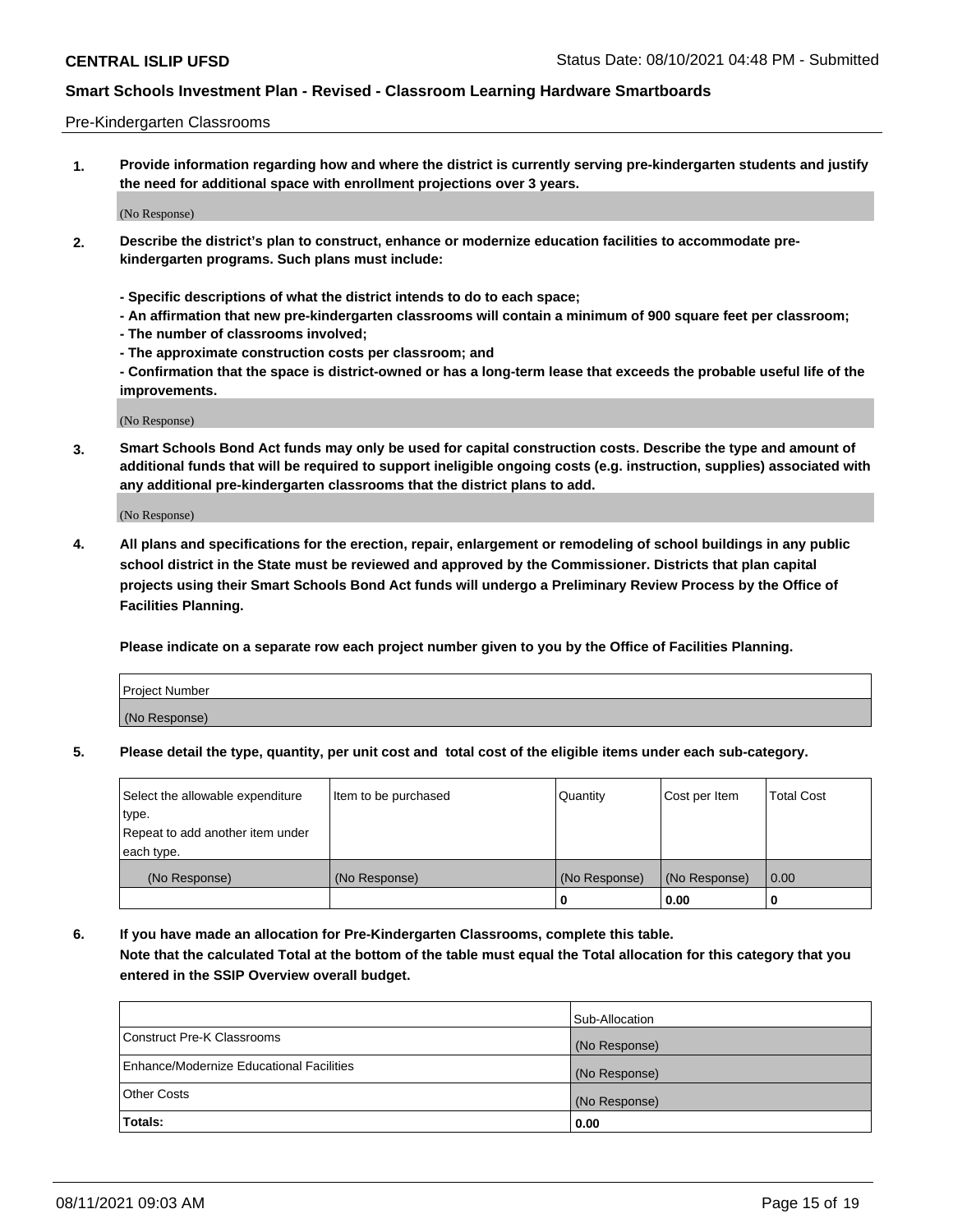Replace Transportable Classrooms

**1. Describe the district's plan to construct, enhance or modernize education facilities to provide high-quality instructional space by replacing transportable classrooms.**

(No Response)

**2. All plans and specifications for the erection, repair, enlargement or remodeling of school buildings in any public school district in the State must be reviewed and approved by the Commissioner. Districts that plan capital projects using their Smart Schools Bond Act funds will undergo a Preliminary Review Process by the Office of Facilities Planning.**

**Please indicate on a separate row each project number given to you by the Office of Facilities Planning.**

| Project Number |  |
|----------------|--|
|                |  |
|                |  |
|                |  |
|                |  |
| (No Response)  |  |
|                |  |
|                |  |
|                |  |

**3. For large projects that seek to blend Smart Schools Bond Act dollars with other funds, please note that Smart Schools Bond Act funds can be allocated on a pro rata basis depending on the number of new classrooms built that directly replace transportable classroom units.**

**If a district seeks to blend Smart Schools Bond Act dollars with other funds describe below what other funds are being used and what portion of the money will be Smart Schools Bond Act funds.**

(No Response)

**4. Please detail the type, quantity, per unit cost and total cost of the eligible items under each sub-category.**

| Select the allowable expenditure | Item to be purchased | Quantity      | Cost per Item | Total Cost |
|----------------------------------|----------------------|---------------|---------------|------------|
| ∣type.                           |                      |               |               |            |
| Repeat to add another item under |                      |               |               |            |
| each type.                       |                      |               |               |            |
| (No Response)                    | (No Response)        | (No Response) | (No Response) | 0.00       |
|                                  |                      | u             | 0.00          |            |

**5. If you have made an allocation for Replace Transportable Classrooms, complete this table. Note that the calculated Total at the bottom of the table must equal the Total allocation for this category that you entered in the SSIP Overview overall budget.**

|                                                | Sub-Allocation |
|------------------------------------------------|----------------|
| Construct New Instructional Space              | (No Response)  |
| Enhance/Modernize Existing Instructional Space | (No Response)  |
| Other Costs                                    | (No Response)  |
| Totals:                                        | 0.00           |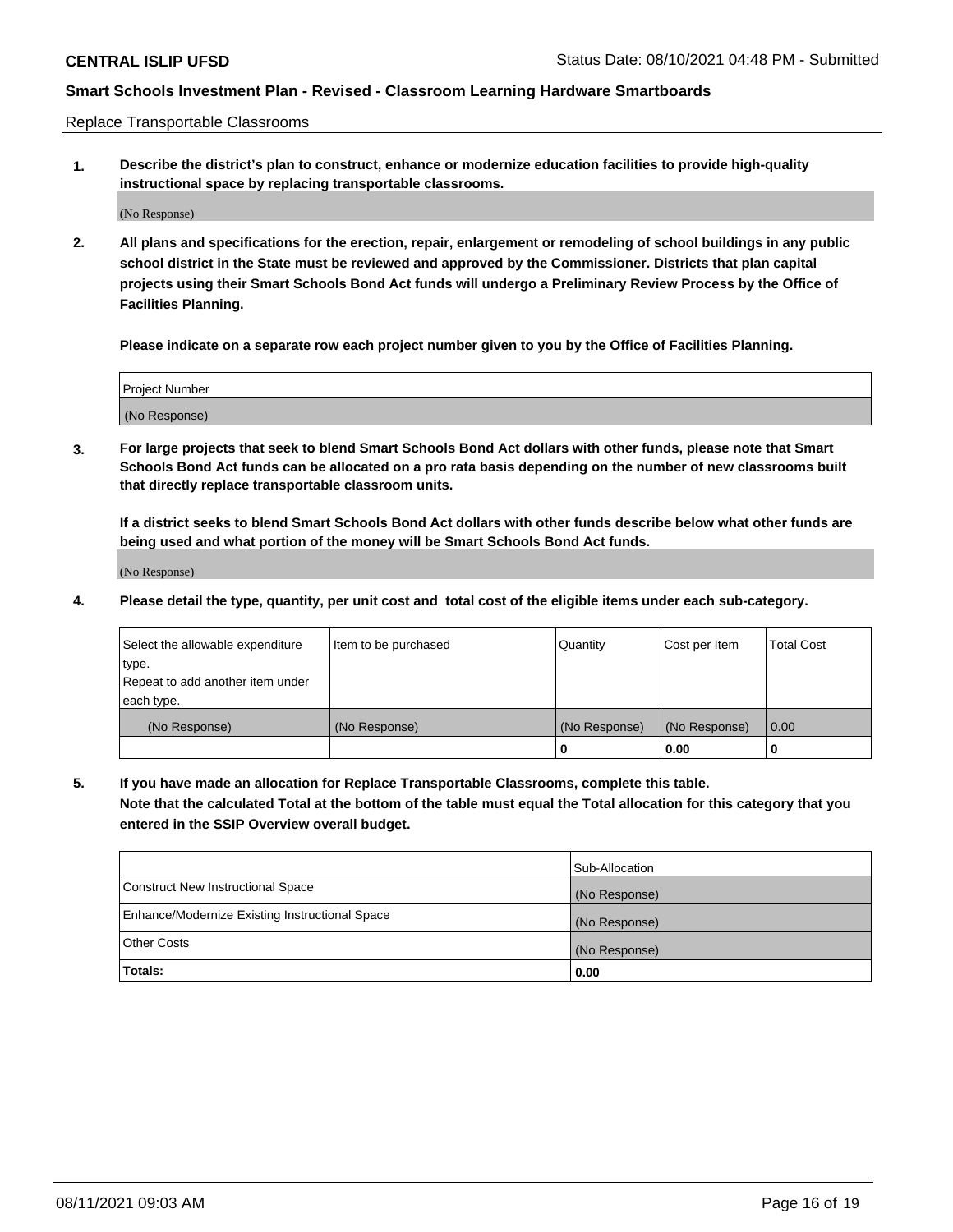High-Tech Security Features

**1. Describe how you intend to use Smart Schools Bond Act funds to install high-tech security features in school buildings and on school campuses.**

(No Response)

**2. All plans and specifications for the erection, repair, enlargement or remodeling of school buildings in any public school district in the State must be reviewed and approved by the Commissioner. Smart Schools plans with any expenditures in the High-Tech Security category require a project number from the Office of Facilities Planning. Districts must submit an SSBA LOI and receive project numbers prior to submitting the SSIP. As indicated on the LOI, some projects may be eligible for a streamlined review and will not require a building permit. Please indicate on a separate row each project number given to you by the Office of Facilities Planning.**

| <b>Project Number</b> |  |
|-----------------------|--|
|                       |  |
| (No Response)         |  |

- **3. Was your project deemed eligible for streamlined Review?**
	- Yes
	- $\hfill \square$  No
- **4. Include the name and license number of the architect or engineer of record.**

| <b>Name</b>   | License Number |
|---------------|----------------|
| (No Response) | (No Response)  |

**5. Please detail the type, quantity, per unit cost and total cost of the eligible items under each sub-category.**

| Select the allowable expenditure | Item to be purchased | Quantity      | Cost per Item | <b>Total Cost</b> |
|----------------------------------|----------------------|---------------|---------------|-------------------|
| type.                            |                      |               |               |                   |
| Repeat to add another item under |                      |               |               |                   |
| each type.                       |                      |               |               |                   |
| (No Response)                    | (No Response)        | (No Response) | (No Response) | 0.00              |
|                                  |                      | 0             | 0.00          |                   |

**6. If you have made an allocation for High-Tech Security Features, complete this table.**

**Enter each Sub-category Public Allocation based on the the expenditures listed in Table #5.**

|                                                      | Sub-Allocation |
|------------------------------------------------------|----------------|
| Capital-Intensive Security Project (Standard Review) | (No Response)  |
| <b>Electronic Security System</b>                    | (No Response)  |
| <b>Entry Control System</b>                          | (No Response)  |
| Approved Door Hardening Project                      | (No Response)  |
| <b>Other Costs</b>                                   | (No Response)  |
| Totals:                                              | 0.00           |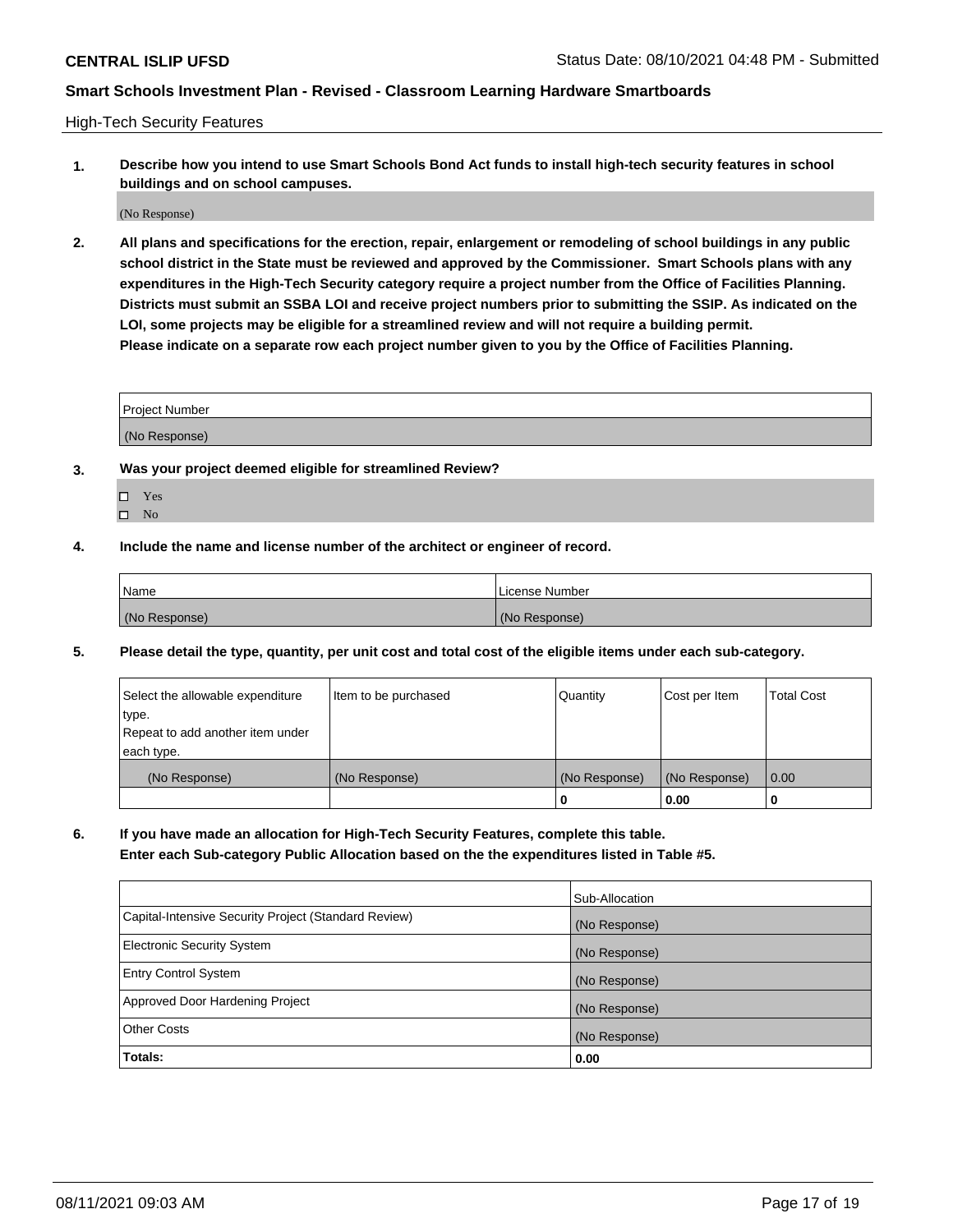Non-Public Schools

**1. Describe your plan to utilize SSBA funds to purchase devices and loan to the nonpublic schools within your district. Please specify what devices have been requested by the nonpublic schools. If the nonpublic schools have not finalized requests, the district should provide the date nonpublic schools will submit the request by.**

**Please note: If this plan has been identified as a Remote Learning Plan to be submitted and reviewed on an expedited basis, the district should state that they will reach out to the nonpublic schools upon submission of the application, in lieu of responding to the question above.**

The Non-Public School Principal works directly with the Central Islip Admin for Grants and Funded Programs. The principal has met with Dr. Morgan (Admin for Grants and Funded Programs) multiple times and is keep up to date on funding available to the non-public school including SSBA. The Board of Education set forth the policy below specific to our Non-Public School (OLOP) and the SSBA.

**Central Islip School District Administrative Procedures for Smart Schools Bond Act and Non-Public Schools**

The Central Islip School District maintains Smarts Schools Bond Act hardware and loan program procedures for Non-public schools. Our Lady of Providence (OLOP), is the only Non-public school within its geographic boundaries. The Central Islip School District will consult with and provide information relative to the Smart Schools Bond Act with OLOP's school Principal regarding this funding. The Central Islip School District will make the Non-public school aware of their potential allocation. Upon approval of the Smart Schools Investment Plan, OLOP will receive a formal confirmation of the approval and the available hardware loan. The Central Islip School District has established June 1 as the deadline for the submission of information regarding device type, manufacturer, model and quantity with all other relevant information, which conforms to the Smart Schools Bond Act purchasing guidelines and requirements. The Central Islip School District will review all such requests and work with the school to complete the request and purchase products following the July 1 start of the new school fiscal year.

The Central Islip School District will reach out to OLOP following application approval and 60 days prior to the June 1 deadline, to provide guidance and support for their allocation purchase requests.

**2. A final Smart Schools Investment Plan cannot be approved until school authorities have adopted regulations specifying the date by which requests from nonpublic schools for the purchase and loan of Smart Schools Bond Act classroom technology must be received by the district.**

By checking this box, you certify that you have such a plan and associated regulations in place that have been made public.

**2a. Please enter the date each year nonpublic schools must request loanable items from the school district. This date cannot be earlier than June 1 of the previous school year.**

June 1

### **3. Final 2014-15 BEDS Enrollment to calculate Nonpublic Sharing Requirement (no changes allowed.)**

|            | <b>Public Enrollment</b> | Nonpublic Enrollment | <b>Total Enrollment</b> | Nonpublic Percentage |
|------------|--------------------------|----------------------|-------------------------|----------------------|
| Enrollment | 6,950                    | 261                  | 7.211.00                | 3.62                 |

#### **4. Nonpublic Loan Calculator**

|                                                        | Loanable<br>School | Loanable<br>Classroom         | Additional<br>Nonpublic | Estimated<br>Per Pupil | Previously<br>Approved | l Cumulative<br>Per Pupil | <b>Final Per</b><br>Pupil Loan | <b>Final Total</b><br>Loan |
|--------------------------------------------------------|--------------------|-------------------------------|-------------------------|------------------------|------------------------|---------------------------|--------------------------------|----------------------------|
|                                                        | Connectivity       | Technology                    | Loan                    | Amount -               | Per Pupil              | Loan                      | Amount -                       | Amount -                   |
|                                                        |                    |                               | (Optional)              | This Plan              | Amount(s)              | Amount                    | This Plan                      | This Plan                  |
| <b>Required Nonpublic</b><br>Loan                      | 0.00               | 2,510,044.1<br>$\overline{2}$ |                         | 250.00                 | 96.57                  | 250.00                    | 153.43                         | 40.044.12                  |
| Final Adjusted Loan<br>- (If additional loan<br>funds) | 0.00               | 2,510,044.1<br>$\overline{2}$ | l (No<br>Response)      | 250.00                 | 96.57                  | 250.00                    | 153.43                         | 40,044.12                  |

#### **5. Nonpublic Share**

|                                          | l Final Per Pupil Amount | Final Nonpublic Loan Amount |
|------------------------------------------|--------------------------|-----------------------------|
| Pending and Previously<br>Approved Plans | 96.57                    | 25,205.88                   |
| <b>This Plan</b>                         |                          |                             |